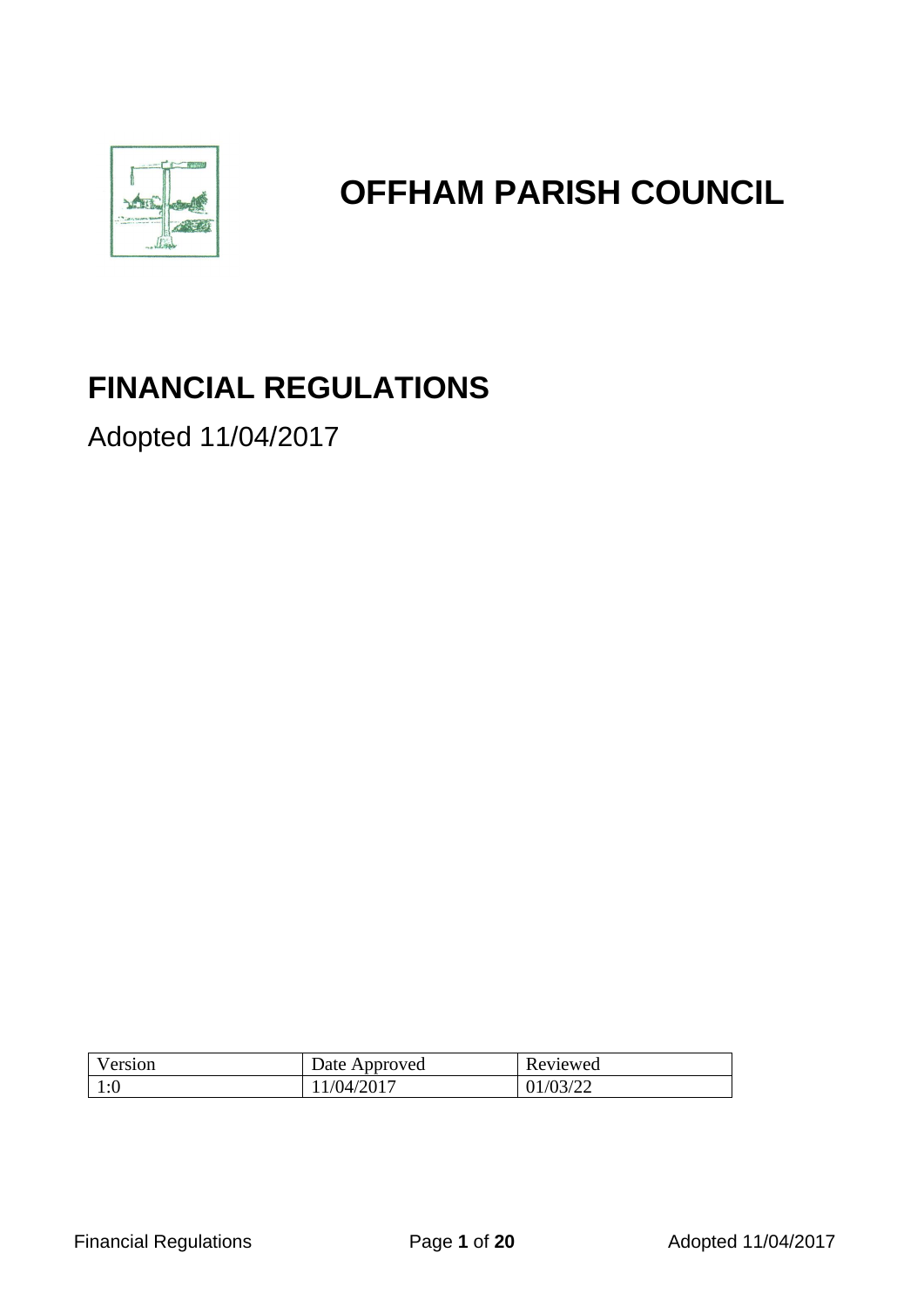## **INDEX**

| 1.  |  |
|-----|--|
| 2.  |  |
| 3.  |  |
| 4.  |  |
| 5.  |  |
| 6.  |  |
| 7.  |  |
| 8.  |  |
| 9.  |  |
| 10. |  |
| 11. |  |
| 12. |  |
| 13. |  |
| 14. |  |
| 15. |  |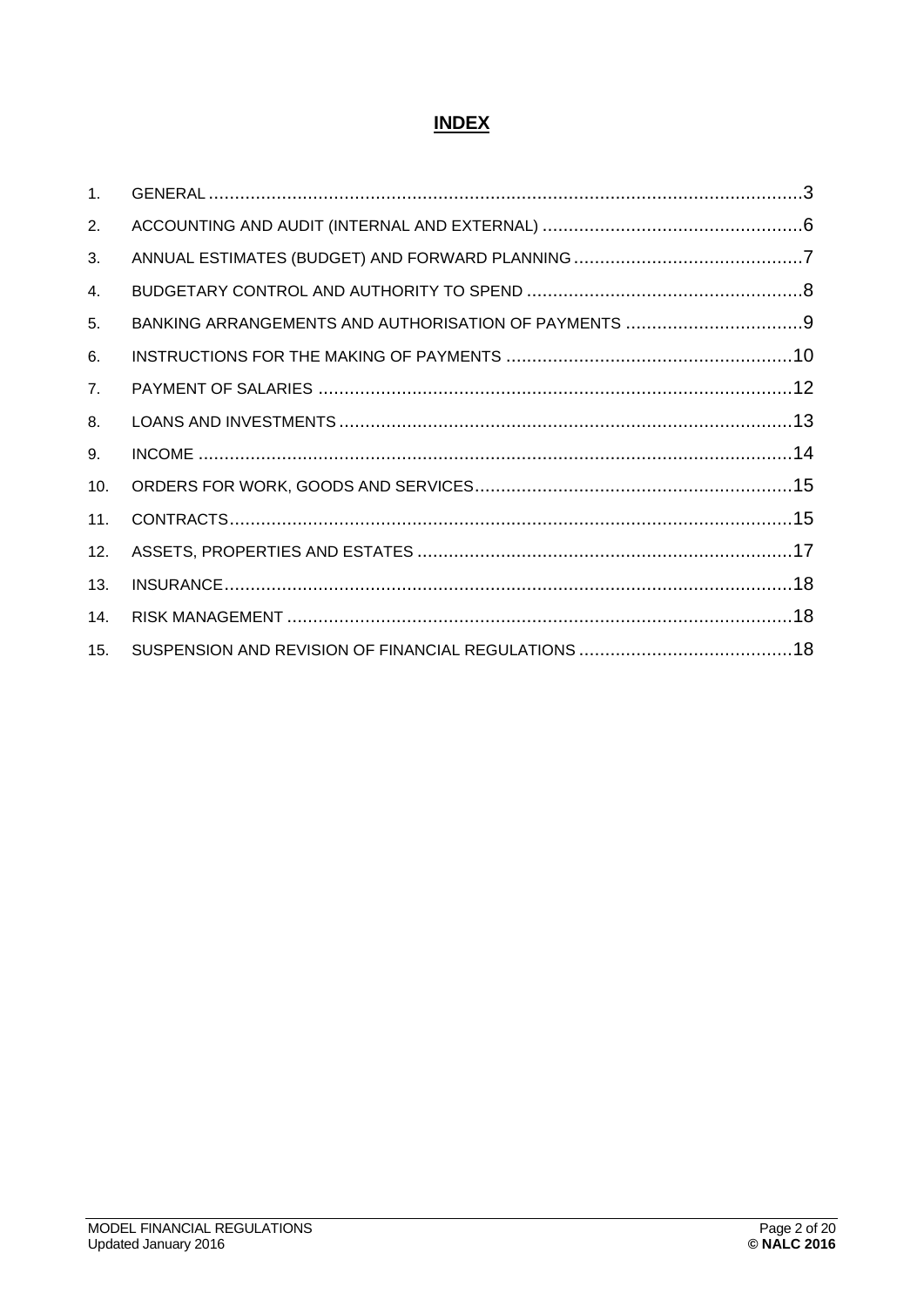These Financial Regulations were adopted by the Council at its Meeting held on 11<sup>th</sup> April 2017

## <span id="page-2-0"></span>**1. GENERAL**

- 1.1. These financial regulations govern the conduct of financial management by the council and may only be amended or varied by resolution of the council. Financial regulations are one of the council's three governing policy documents providing procedural guidance for members and officers. Financial regulations must be observed in conjunction with the council's standing orders<sup>1</sup> and any individual financial regulations relating to contracts.
- 1.2. The council is responsible in law for ensuring that its financial management is adequate and effective and that the council has a sound system of internal control which facilitates the effective exercise of the council's functions, including arrangements for the management of risk.
- 1.3. The council's accounting control systems must include measures:
	- for the timely production of accounts;
	- that provide for the safe and efficient safeguarding of public money;
	- to prevent and detect inaccuracy and fraud; and
	- identifying the duties of officers.
- 1.4. These financial regulations demonstrate how the council meets these responsibilities and requirements.
- 1.5. At least once a year, prior to approving the Annual Governance Statement, the council must review the effectiveness of its system of internal control which shall be in accordance with proper practices.
- 1.6. Deliberate or wilful breach of these Regulations by an employee may give rise to disciplinary proceedings.
- 1.7. Members of Council are expected to follow the instructions within these Regulations and not to entice employees to breach them. Failure to follow instructions within these Regulations brings the office of councillor into disrepute.
- 1.8. The Responsible Financial Officer (RFO) holds a statutory office to be appointed by the council. The Clerk has been appointed as RFO for this council and these regulations will apply accordingly.
- 1.9. The RFO;

<sup>1</sup> Model standing orders for councils are available in Local Councils Explained © 2013 National Association of Local Councils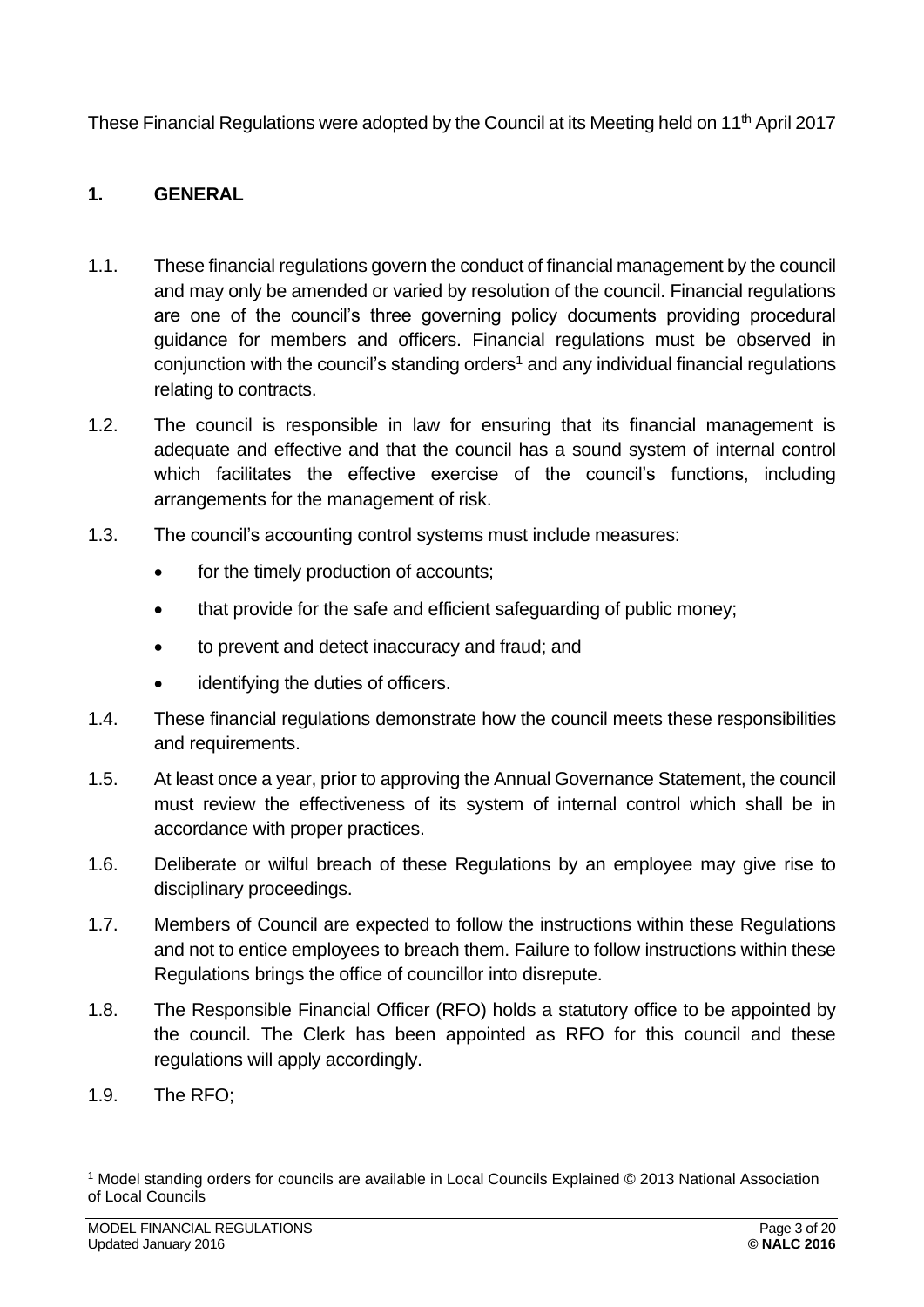- acts under the policy direction of the council;
- administers the council's financial affairs in accordance with all Acts, Regulations and proper practices;
- determines on behalf of the council its accounting records and accounting control systems;
- ensures the accounting control systems are observed;
- maintains the accounting records of the council up to date in accordance with proper practices;
- assists the council to secure economy, efficiency and effectiveness in the use of its resources; and
- produces financial management information as required by the council.
- 1.10. The accounting records determined by the RFO shall be sufficient to show and explain the council's transactions and to enable the RFO to ensure that any income and expenditure account and statement of balances, or record of receipts and payments and additional information, as the case may be, or management information prepared for the council from time to time comply with the Accounts and Audit Regulations.
- 1.11. The accounting records determined by the RFO shall in particular contain:
	- entries from day to day of all sums of money received and expended by the council and the matters to which the income and expenditure or receipts and payments account relate;
	- a record of the assets and liabilities of the council; and
	- wherever relevant, a record of the council's income and expenditure in relation to claims made, or to be made, for any contribution, grant or subsidy.
- 1.12. The accounting control systems determined by the RFO shall include:
	- procedures to ensure that the financial transactions of the council are recorded as soon as reasonably practicable and as accurately and reasonably as possible;
	- procedures to enable the prevention and detection of inaccuracies and fraud and the ability to reconstruct any lost records;
	- identification of the duties of officers dealing with financial transactions and division of responsibilities of those officers in relation to significant transactions;
	- procedures to ensure that uncollectable amounts, including any bad debts are not submitted to the council for approval to be written off except with the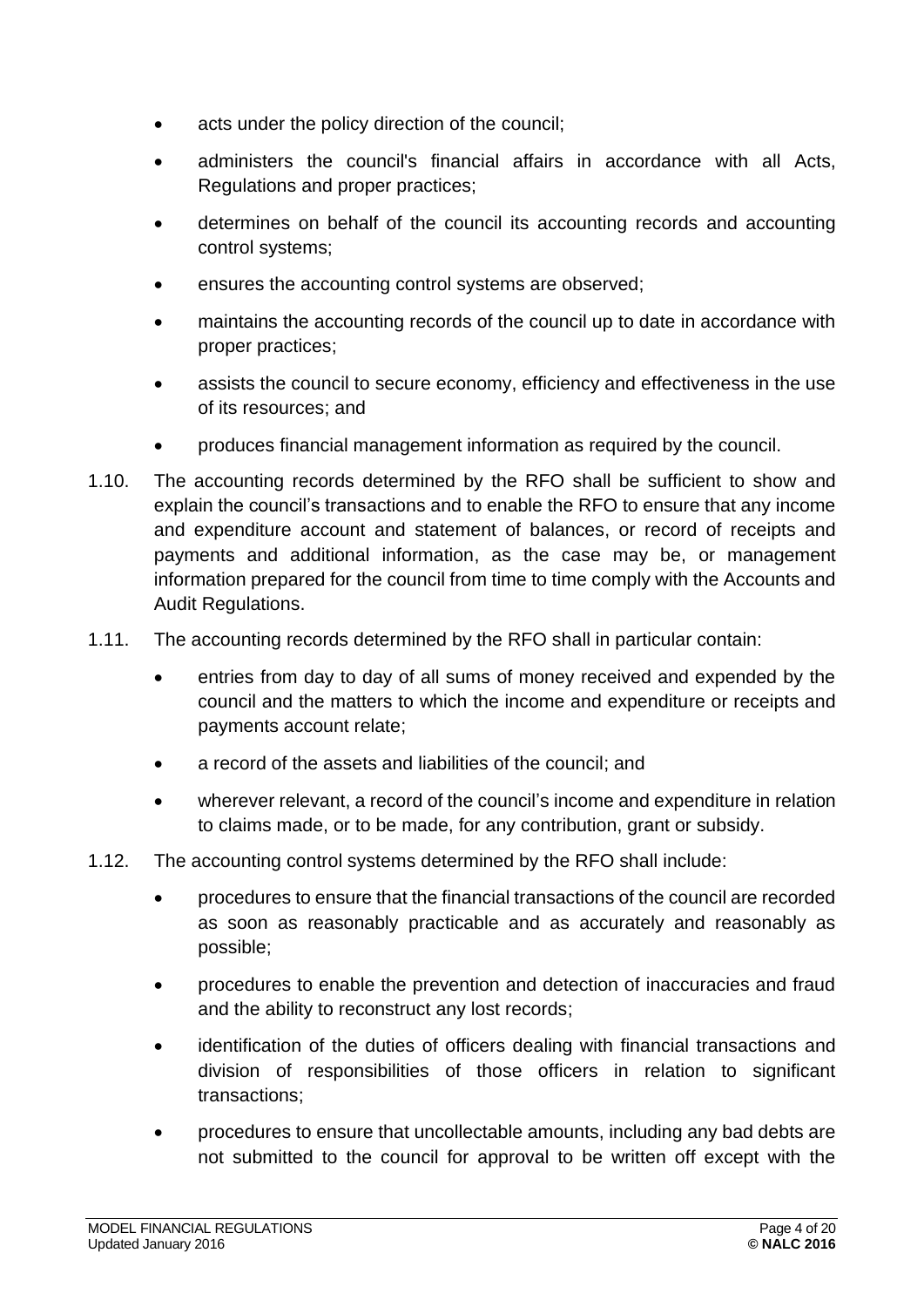approval of the RFO and that the approvals are shown in the accounting records; and

- measures to ensure that risk is properly managed.
- 1.13. The council is not empowered by these Regulations or otherwise to delegate certain specified decisions. In particular any decision regarding:
	- setting the final budget or the precept (council tax requirement);
	- approving accounting statements;
	- approving an annual governance statement;
	- borrowing;
	- writing off bad debts:
	- declaring eligibility for the General Power of Competence; and
	- addressing recommendations in any report from the internal or external auditors,

shall be a matter for the full council only.

- 1.14. In addition the council must:
	- determine and keep under regular review the bank mandate for all council bank accounts;
	- approve any grant or a single commitment in excess of £5,000; and
	- in respect of the annual salary for any employee have regard to recommendations about annual salaries of employees made by the relevant committee in accordance with its terms of reference.
- 1.15. In these financial regulations, references to the Accounts and Audit Regulations or 'the regulations' shall mean the regulations issued under the provisions of section 27 of the Audit Commission Act 1998, or any superseding legislation, and then in force unless otherwise specified.

<span id="page-4-0"></span>In these financial regulations the term 'proper practice' or 'proper practices' shall refer to guidance issued in *Governance and Accountability for Local Councils - a Practitioners' Guide (England)* issued by the Joint Practitioners Advisory Group (JPAG), available from the websites of NALC and the Society for Local Council Clerks (SLCC).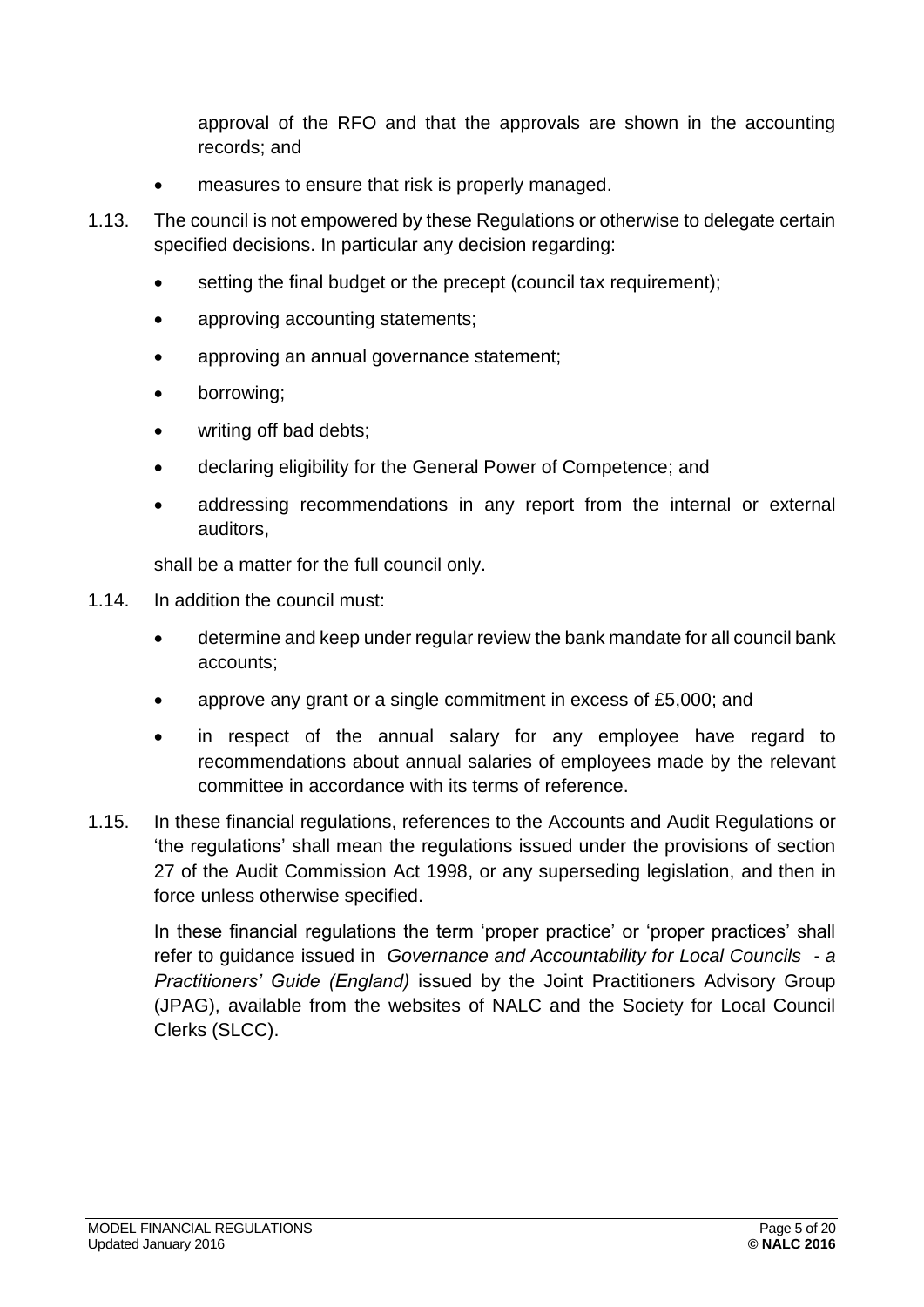#### **2. ACCOUNTING AND AUDIT (INTERNAL AND EXTERNAL)**

- 2.1. All accounting procedures and financial records of the council shall be determined by the RFO in accordance with the Accounts and Audit Regulations, appropriate guidance and proper practices.
- 2.2. On a regular basis, at least once in each quarter, and at each financial year end, a member other than the Chairman shall be appointed to verify bank reconciliations (for all accounts) produced by the RFO. The member shall sign the reconciliations and the original bank statements (or similar document) as evidence of verification. This activity shall on conclusion be reported, including any exceptions, to and noted by the council.
- 2.3. The RFO shall complete the annual statement of accounts, annual report, and any related documents of the council contained in the Annual Return (as specified in proper practices) as soon as practicable after the end of the financial year and having certified the accounts shall submit them and report thereon to the council within the timescales set by the Accounts and Audit Regulations.
- 2.4. The council shall ensure that there is an adequate and effective system of internal audit of its accounting records, and of its system of internal control in accordance with proper practices. Any officer or member of the council shall make available such documents and records as appear to the council to be necessary for the purpose of the audit and shall, as directed by the council, supply the RFO, internal auditor, or external auditor with such information and explanation as the council considers necessary for that purpose.
- 2.5. The internal auditor shall be appointed by and shall carry out the work in relation to internal controls required by the council in accordance with proper practices.
- 2.6. The internal auditor shall:
	- be competent and independent of the financial operations of the council:
	- report to council in writing, or in person, on a regular basis with a minimum of one annual written report during each financial year;
	- to demonstrate competence, objectivity and independence, be free from any actual or perceived conflicts of interest, including those arising from family relationships; and
	- have no involvement in the financial decision making, management or control of the council.
- 2.7. Internal or external auditors may not under any circumstances:
	- perform any operational duties for the council;
	- initiate or approve accounting transactions; or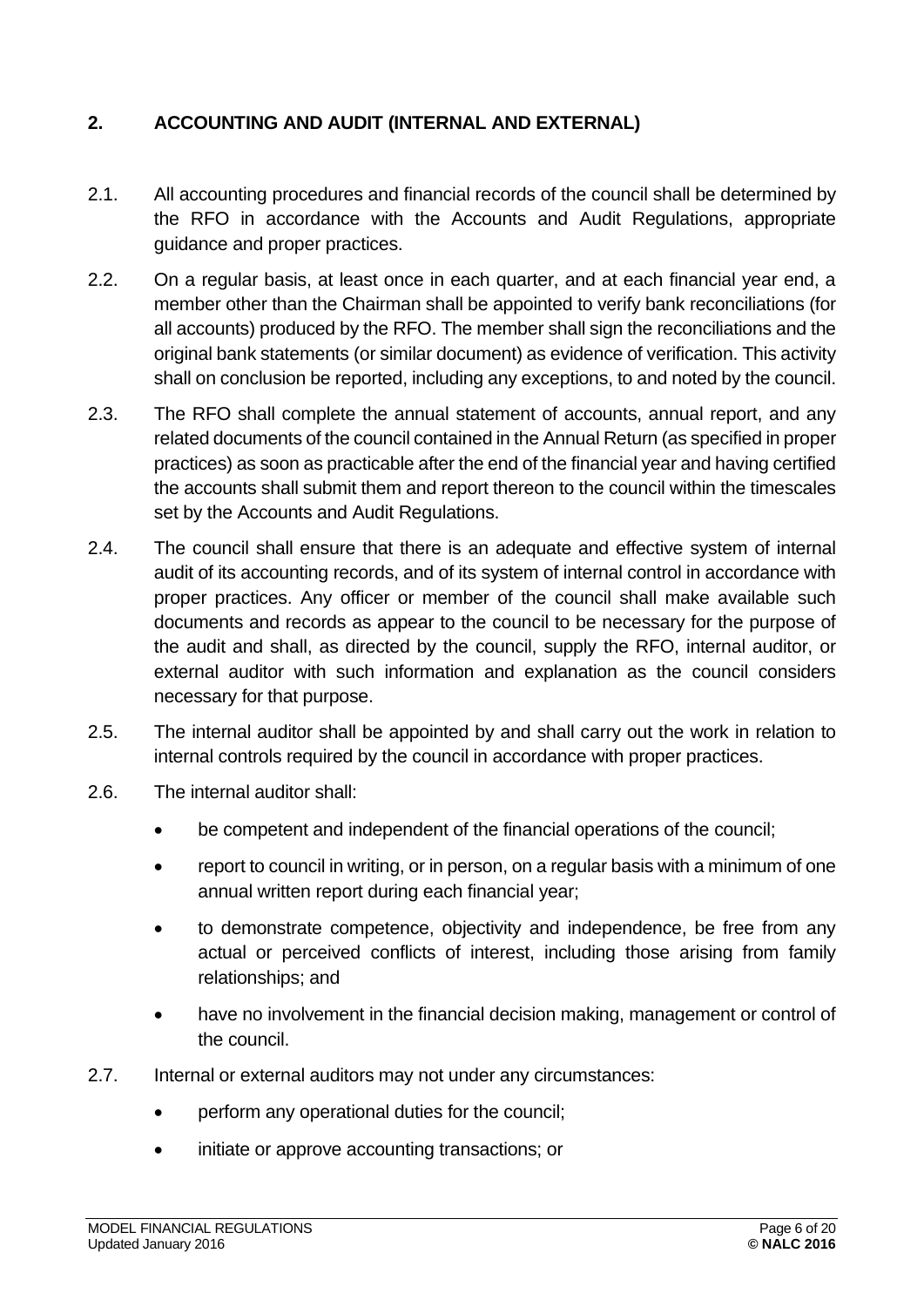- direct the activities of any council employee, except to the extent that such employees have been appropriately assigned to assist the internal auditor.
- 2.8. For the avoidance of doubt, in relation to internal audit the terms 'independent' and 'independence' shall have the same meaning as is described in proper practices.
- 2.9. The RFO shall make arrangements for the exercise of electors' rights in relation to the accounts including the opportunity to inspect the accounts, books, and vouchers and display or publish any notices and statements of account required by Audit Commission Act 1998, or any superseding legislation, and the Accounts and Audit Regulations.
- 2.10. The RFO shall, without undue delay, bring to the attention of all councillors any correspondence or report from internal or external auditors.

#### <span id="page-6-0"></span>**3. ANNUAL ESTIMATES (BUDGET) AND FORWARD PLANNING**

- 3.1. The RFO must each year, by no later than January, prepare detailed estimates of all receipts and payments including the use of reserves and all sources of funding for the following financial year in the form of a budget to be considered by the council.
- 3.2. The council shall consider annual budget proposals in relation to the council's three year forecast of revenue and capital receipts and payments including recommendations for the use of reserves and sources of funding and update the forecast accordingly.
- 3.3. The council shall fix the precept (council tax requirement), and relevant basic amount of council tax to be levied for the ensuing financial year not later than by the end of January each year. The RFO shall issue the precept to the billing authority and shall supply each member with a copy of the approved annual budget.
- <span id="page-6-1"></span>3.4. The approved annual budget shall form the basis of financial control for the ensuing year.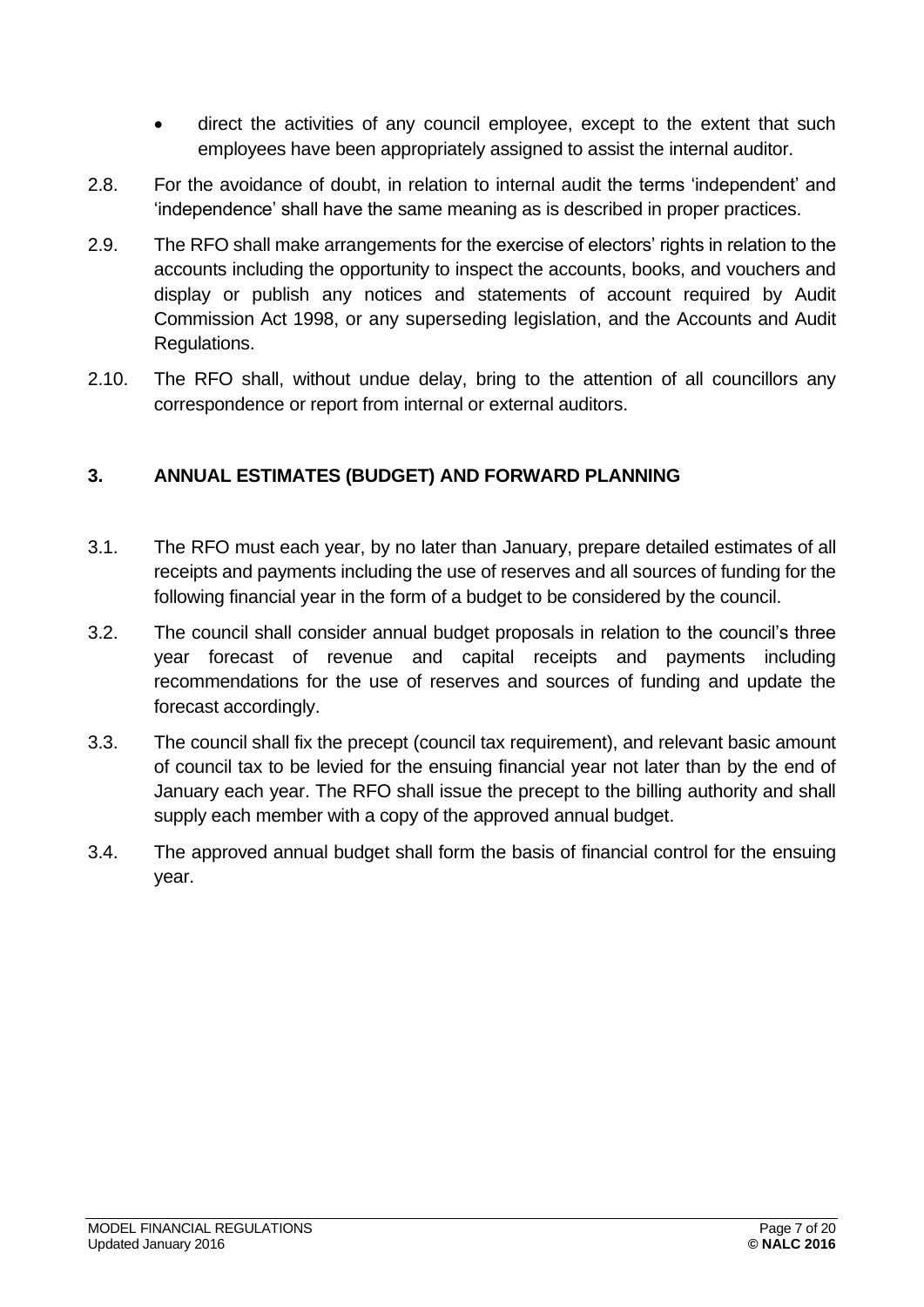#### **4. BUDGETARY CONTROL AND AUTHORITY TO SPEND**

- 4.1. Expenditure on revenue items may be authorised up to the amounts included for that class of expenditure in the approved budget. This authority is to be determined by:
	- the council for all items over £5,000;
	- a duly delegated committee of the council for items over £500; or
	- the Clerk, in conjunction with Chairman of Council or Chairman of the appropriate committee, for any items below £500.

Such authority is to be evidenced by a minute or by an authorisation slip duly signed by the Clerk, and where necessary also by the appropriate Chairman.

Contracts may not be disaggregated to avoid controls imposed by these regulations.

- 4.2. No expenditure may be authorised that will exceed the amount provided in the revenue budget for that class of expenditure other than by resolution of the council, or duly delegated committee. During the budget year and with the approval of council having considered fully the implications for public services, unspent and available amounts may be moved to other budget headings or to an earmarked reserve as appropriate ('virement').
- 4.3. Unspent provisions in the revenue or capital budgets for completed projects shall not be carried forward to a subsequent year.
- 4.4. The salary budgets are to be reviewed at least annually in October for the following financial year and such review shall be evidenced by a hard copy schedule signed by the Clerk and the Chairman of Council or relevant committee. The RFO will inform committees of any changes impacting on their budget requirement for the coming year in good time.
- 4.5. In cases of extreme risk to the delivery of council services, the clerk may authorise revenue expenditure on behalf of the council which in the clerk's judgement it is necessary to carry out. Such expenditure includes repair, replacement or other work, whether or not there is any budgetary provision for the expenditure, subject to a limit of £500. The Clerk shall report such action to the chairman as soon as possible and to the council as soon as practicable thereafter.
- 4.6. No expenditure shall be authorised in relation to any capital project and no contract entered into or tender accepted involving capital expenditure unless the council is satisfied that the necessary funds are available and the requisite borrowing approval has been obtained.
- 4.7. All capital works shall be administered in accordance with the council's standing orders and financial regulations relating to contracts.
- 4.8. The RFO shall regularly provide the council with a statement of receipts and payments to date under each head of the budgets, comparing actual expenditure to the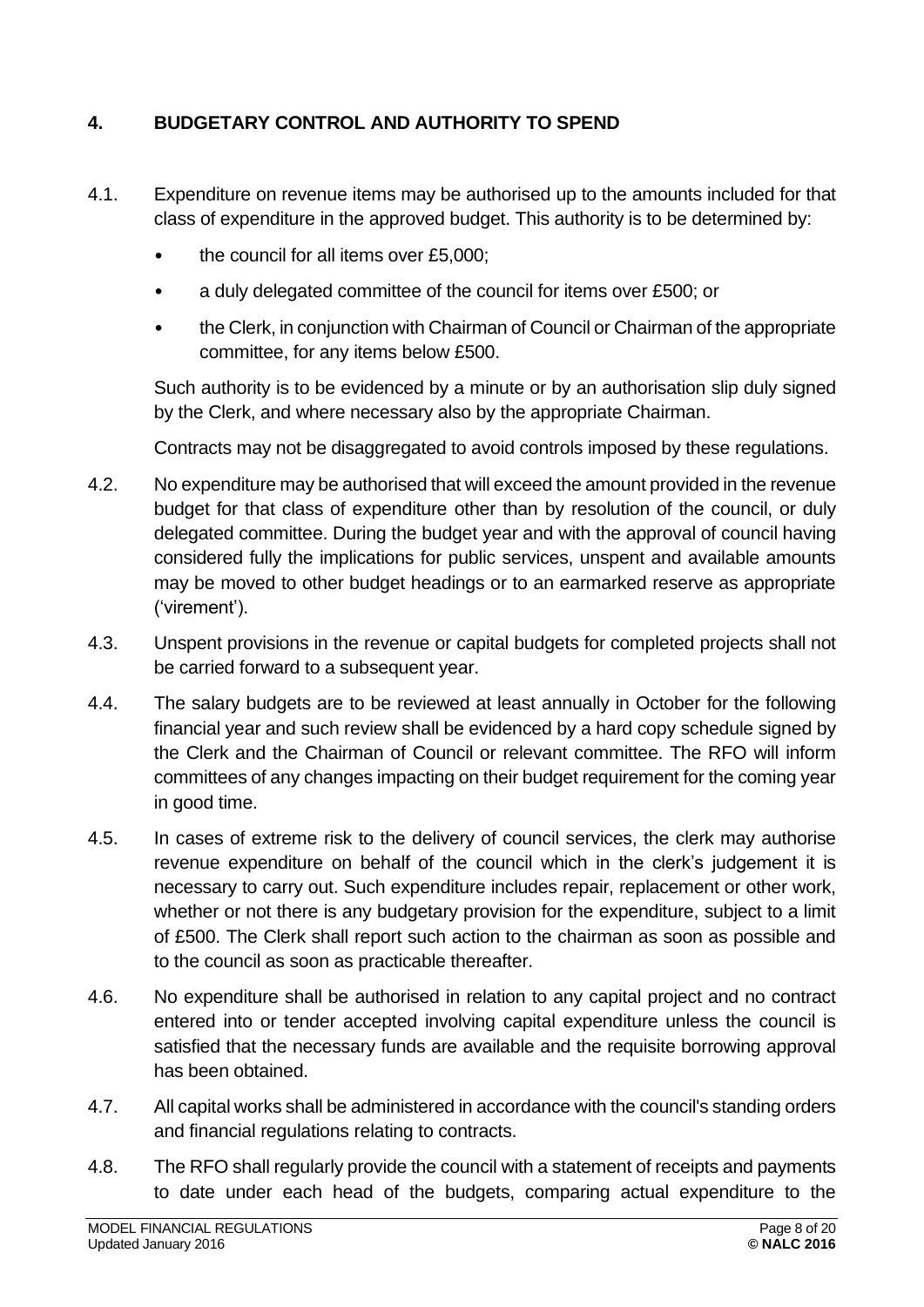appropriate date against that planned as shown in the budget. These statements are to be prepared at least at the end of each financial quarter and shall show explanations of material variances. For this purpose "material" shall be in excess of [£100] or [15%] of the budget.

4.9. Changes in earmarked reserves shall be approved by council as part of the budgetary control process.

## <span id="page-8-0"></span>**5. BANKING ARRANGEMENTS AND AUTHORISATION OF PAYMENTS**

- 5.1. The council's banking arrangements, including the bank mandate, shall be made by the RFO and approved by the council; banking arrangements may not be delegated to a committee. They shall be regularly reviewed for safety and efficiency.
- 5.2. The RFO shall prepare a schedule of payments requiring authorisation, forming part of the Agenda for the Meeting and, together with the relevant invoices, present the schedule to council. The council shall review the schedule for compliance and, having satisfied itself shall authorise payment by a resolution of the council [or finance committee]. The approved schedule shall be ruled off and initialled by the Chairman of the Meeting. A detailed list of all payments shall be disclosed within or as an attachment to the minutes of the meeting at which payment was authorised. Personal payments (including salaries, wages, expenses and any payment made in relation to the termination of a contract of employment) may be summarised to remove public access to any personal information.
- 5.3. All invoices for payment shall be examined, verified and certified by the RFO to confirm that the work, goods or services to which each invoice relates has been received, carried out, examined and represents expenditure previously approved by the council.
- 5.4. The RFO shall examine invoices for arithmetical accuracy and analyse them to the appropriate expenditure heading. The RFO shall take all steps to pay all invoices submitted, and which are in order, at the next available council meeting.
- 5.5. The Clerk and RFO shall have delegated authority to authorise the payment of items only in the following circumstances:
	- a) If a payment is necessary to avoid a charge to interest under the Late Payment of Commercial Debts (Interest) Act 1998, and the due date for payment is before the next scheduled Meeting of council, where the Clerk and RFO certify that there is no dispute or other reason to delay payment, provided that a list of such payments shall be submitted to the next appropriate meeting of council;
	- b) An expenditure item authorised under 5.6 below (continuing contracts and obligations) provided that a list of such payments shall be submitted to the next appropriate meeting of council; or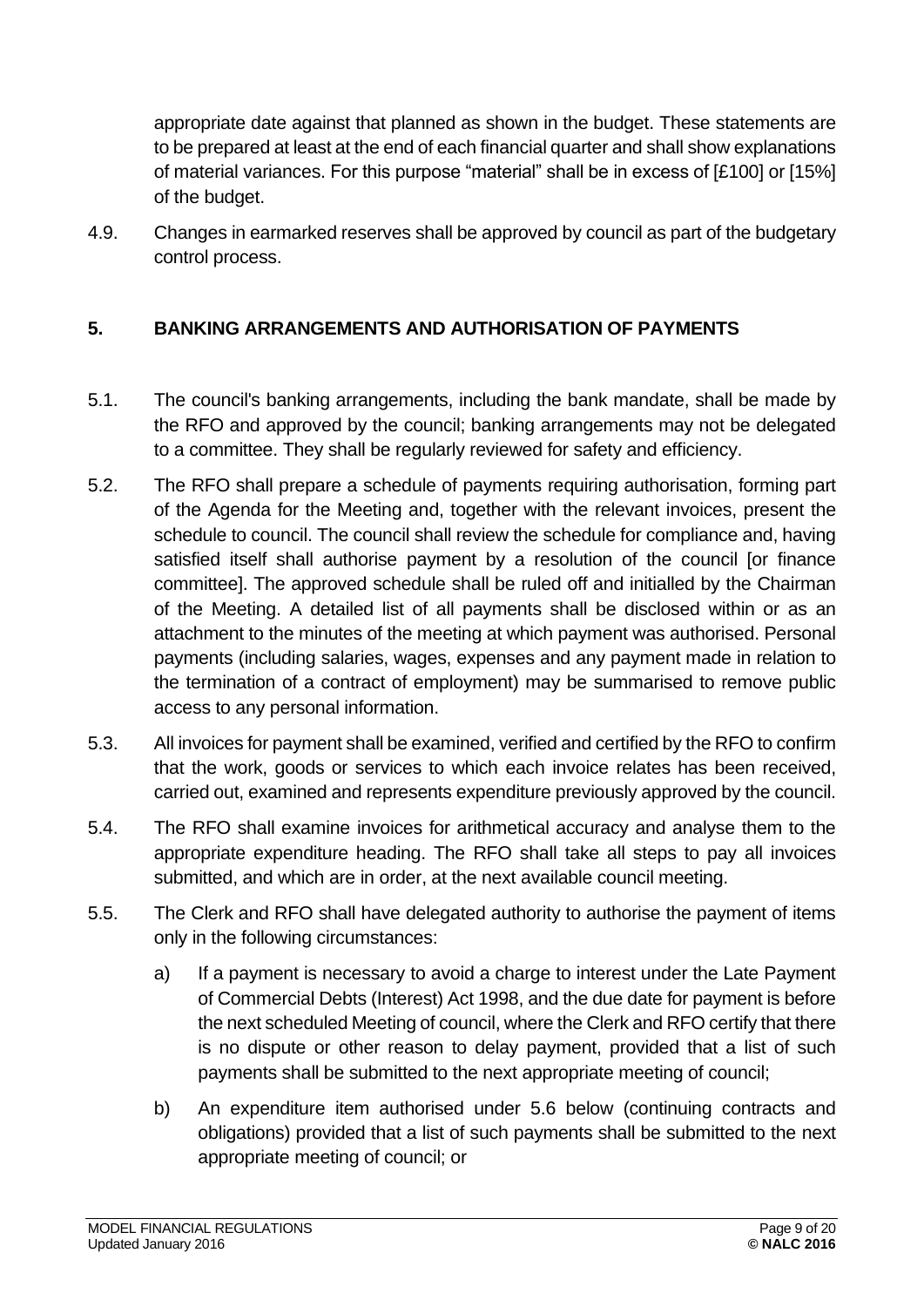- c) fund transfers within the councils banking arrangements up to the sum of £10,000, provided that a list of such payments shall be submitted to the next appropriate meeting of council.
- 5.6. For each financial year the Clerk and RFO shall draw up a list of due payments which arise on a regular basis as the result of a continuing contract, statutory duty, or obligation (such as but not exclusively) Salaries, PAYE and NI, Superannuation Fund and regular maintenance contracts and the like for which council may authorise payment for the year provided that the requirements of regulation 4.1 (Budgetary Controls) are adhered to, provided also that a list of such payments shall be submitted to the next appropriate meeting of council.
- 5.7. A record of regular payments made under 5.6 above shall be drawn up and be signed by two members on each and every occasion when payment is authorised - thus controlling the risk of duplicated payments being authorised and / or made.
- 5.8. In respect of grants a duly authorised committee shall approve expenditure within any limits set by council and in accordance with any policy statement approved by council. Any Revenue or Capital Grant in excess of £5,000 shall before payment, be subject to ratification by resolution of the council.
- 5.9. Members are subject to the Code of Conduct that has been adopted by the council and shall comply with the Code and Standing Orders when a decision to authorise or instruct payment is made in respect of a matter in which they have a disclosable pecuniary or other interest, unless a dispensation has been granted.
- 5.10. The council will aim to rotate the duties of members in these Regulations so that onerous duties are shared out as evenly as possible over time.
- 5.11. Any changes in the recorded details of suppliers, such as bank account records, shall be approved in writing by a Member.

## <span id="page-9-0"></span>**6. INSTRUCTIONS FOR THE MAKING OF PAYMENTS**

- 6.1. The council will make safe and efficient arrangements for the making of its payments.
- 6.2. Following authorisation under Financial Regulation 5 above, the council, a duly delegated committee or, if so delegated, the Clerk or RFO shall give instruction that a payment shall be made.
- 6.3. All payments shall be effected by cheque or other instructions to the council's bankers, or otherwise, in accordance with a resolution of council.
- 6.4. Cheques or orders for payment drawn on the bank account in accordance with the schedule as presented to council or committee shall be signed by two members of council in accordance with a resolution instructing that payment. A member who is a bank signatory, having a connection by virtue of family or business relationships with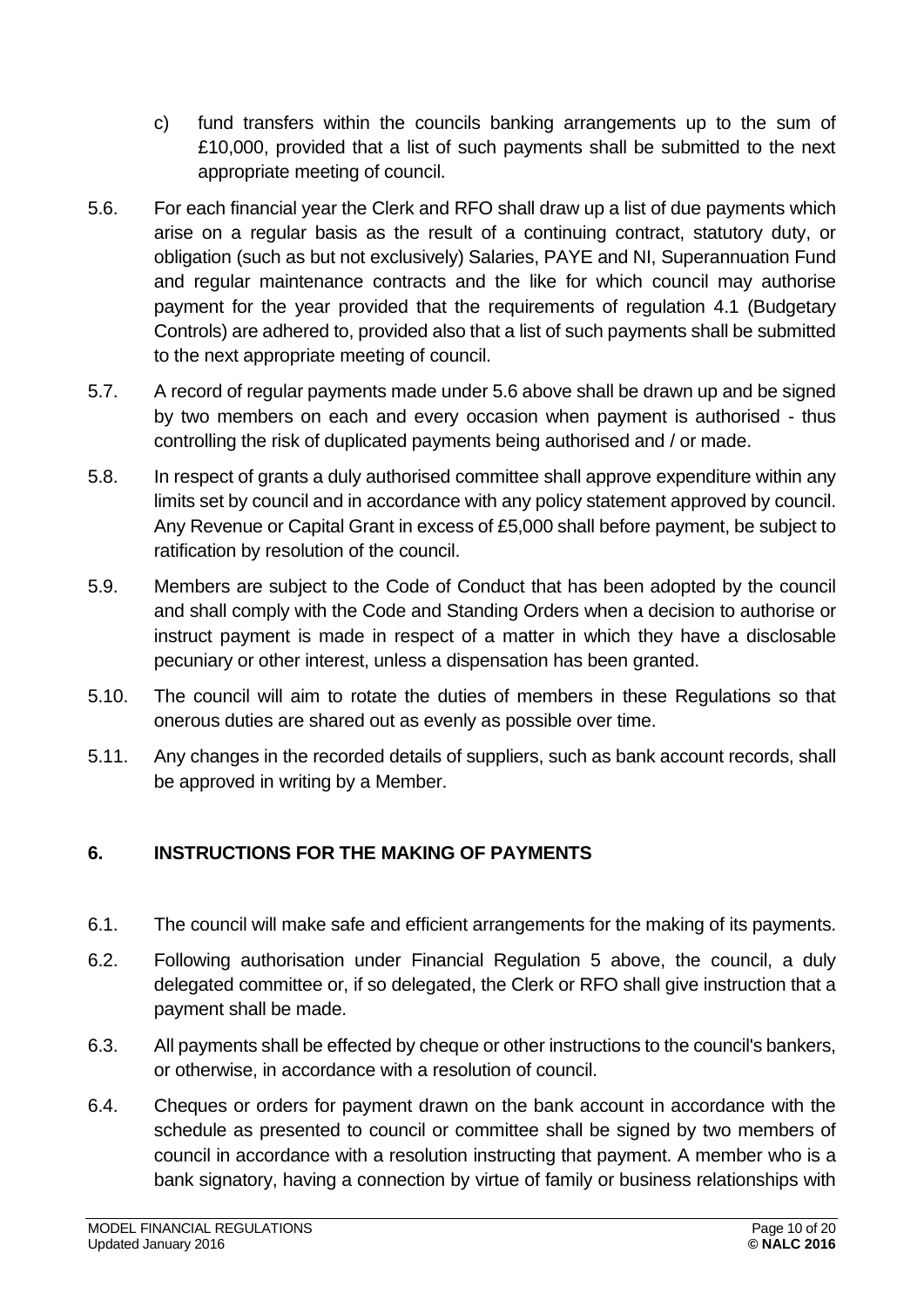the beneficiary of a payment, should not, under normal circumstances, be a signatory to the payment in question.

- 6.5. To indicate agreement of the details shown on the cheque or order for payment with the counterfoil and the invoice or similar documentation, the signatories shall each also initial the cheque counterfoil.
- 6.6. Cheques or orders for payment shall not normally be presented for signature other than at a council or committee meeting (including immediately before or after such a meeting). Any signatures obtained away from such meetings shall be reported to the council at the next convenient meeting.
- 6.7. If thought appropriate by the council, payment for utility supplies (energy, telephone and water) and any National Non-Domestic Rates may be made by variable direct debit provided that the instructions are signed by two members and any payments are reported to council as made. The approval of the use of a variable direct debit shall be renewed by resolution of the council at least every two years.
- 6.8. If thought appropriate by the council, payment for certain items (principally salaries) may be made by banker's standing order provided that the instructions are signed, or otherwise evidenced by two members are retained and any payments are reported to council as made. The approval of the use of a banker's standing order shall be renewed by resolution of the council at least every two years.
- 6.9. If thought appropriate by the council, payment for certain items may be made by BACS or CHAPS methods provided that the instructions for each payment are signed, or otherwise evidenced, by two authorised bank signatories, are retained and any payments are reported to council as made. The approval of the use of BACS or CHAPS shall be renewed by resolution of the council at least every two years.
- 6.10. If thought appropriate by the council payment for certain items may be made by internet banking transfer provided evidence is retained showing which members approved the payment.
- 6.11. Where a computer requires use of a personal identification number (PIN) or other password(s), for access to the council's records on that computer, a note shall be made of the PIN and Passwords and shall be handed to and retained by the Chairman of Council in a sealed dated envelope. This envelope may not be opened other than in the presence of two other councillors. After the envelope has been opened, in any circumstances, the PIN and / or passwords shall be changed as soon as practicable. The fact that the sealed envelope has been opened, in whatever circumstances, shall be reported to all members immediately and formally to the next available meeting of the council. This will not be required for a member's personal computer used only for remote authorisation of bank payments.
- 6.12. No employee or councillor shall disclose any PIN or password, relevant to the working of the council or its bank accounts, to any person not authorised in writing by the council or a duly delegated committee.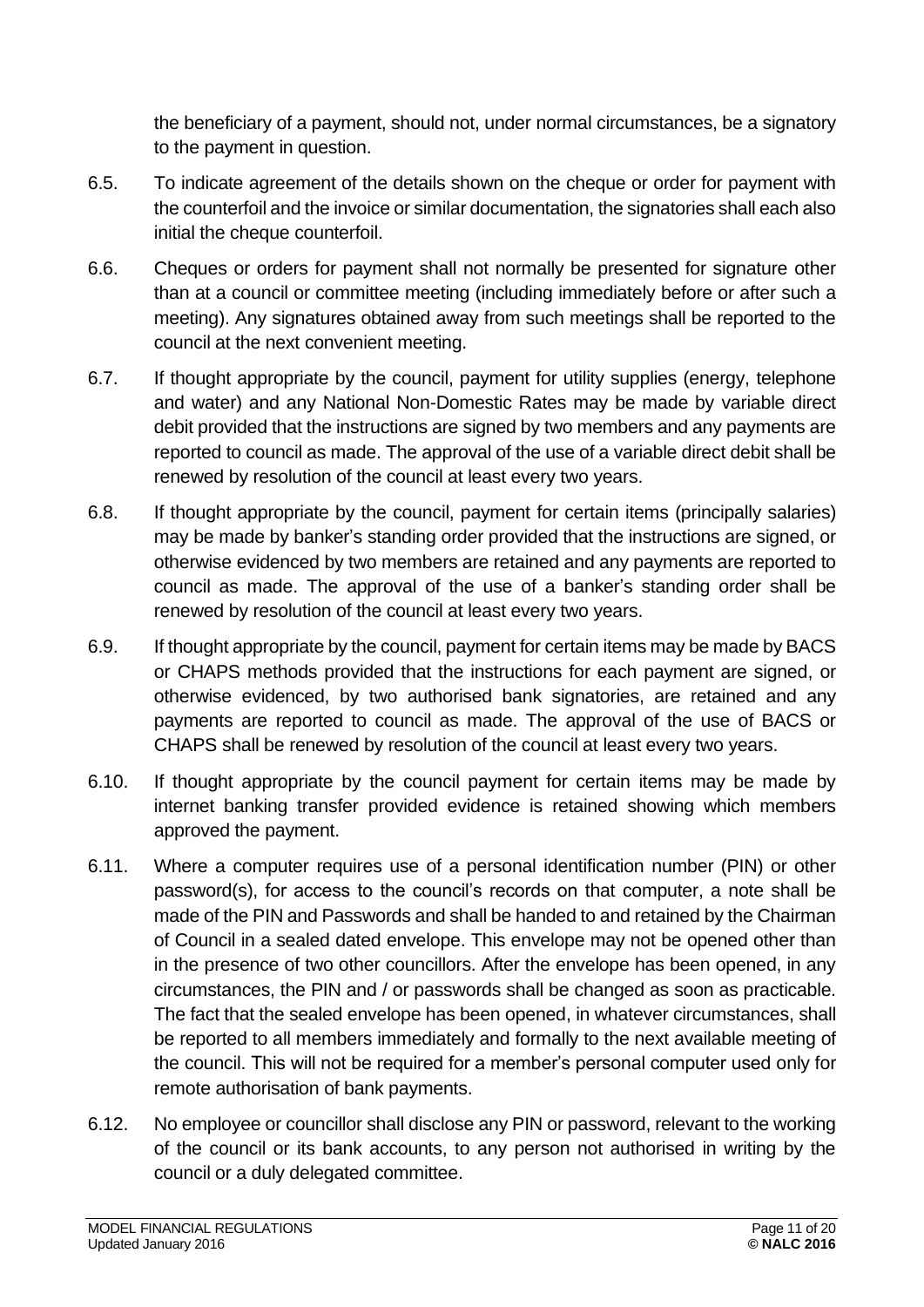- 6.13. Regular back-up copies of the records on any computer shall be made and shall be stored securely away from the computer in question, and preferably off site.
- 6.14. The council, and any members using computers for the council's financial business, shall ensure that anti-virus, anti-spyware and firewall software with automatic updates, together with a high level of security, is used.
- 6.15. Where internet banking arrangements are made with any bank, the Clerk shall be appointed as the Service Administrator. The bank mandate approved by the council shall identify a number of councillors who will be authorised to approve transactions on those accounts. The bank mandate will state clearly the amounts of payments that can be instructed by the use of the Service Administrator alone, or by the Service Administrator with a stated number of approvals.
- 6.16. Access to any internet banking accounts will be directly to the access page (which may be saved under "favourites"), and not through a search engine or e-mail link. Remembered or saved passwords facilities must not be used on any computer used for council banking work. Breach of this Regulation will be treated as a very serious matter under these regulations.
- 6.17. Changes to account details for suppliers, which are used for internet banking may only be changed on written hard copy notification by the supplier and supported by hard copy authority for change signed by two of the Clerk and a member. A programme of regular checks of standing data with suppliers will be followed.
- 6.18. Any Debit Card issued for use will be specifically restricted to the Clerk and will also be restricted to a single transaction maximum value of £500 unless authorised by council or finance committee in writing before any order is placed.
- 6.19. A pre-paid debit card may be issued to employees with varying limits. These limits will be set by the council. Transactions and purchases made will be reported to the council and authority for topping-up shall be at the discretion of the council.
- 6.20. Any corporate credit card or trade card account opened by the council will be specifically restricted to use by the Clerk and shall be subject to automatic payment in full at each month-end. Personal credit or debit cards of members or staff shall not be used under any circumstances.
- 6.21. The council will not maintain any form of cash float. All cash received must be banked intact. Any payments made in cash by the Clerk (for example for postage or minor stationery items) shall be refunded on a regular basis, at least quarterly.

## <span id="page-11-0"></span>**7. PAYMENT OF SALARIES**

7.1. As an employer, the council shall make arrangements to meet fully the statutory requirements placed on all employers by PAYE and National Insurance legislation. The payment of all salaries shall be made in accordance with payroll records and the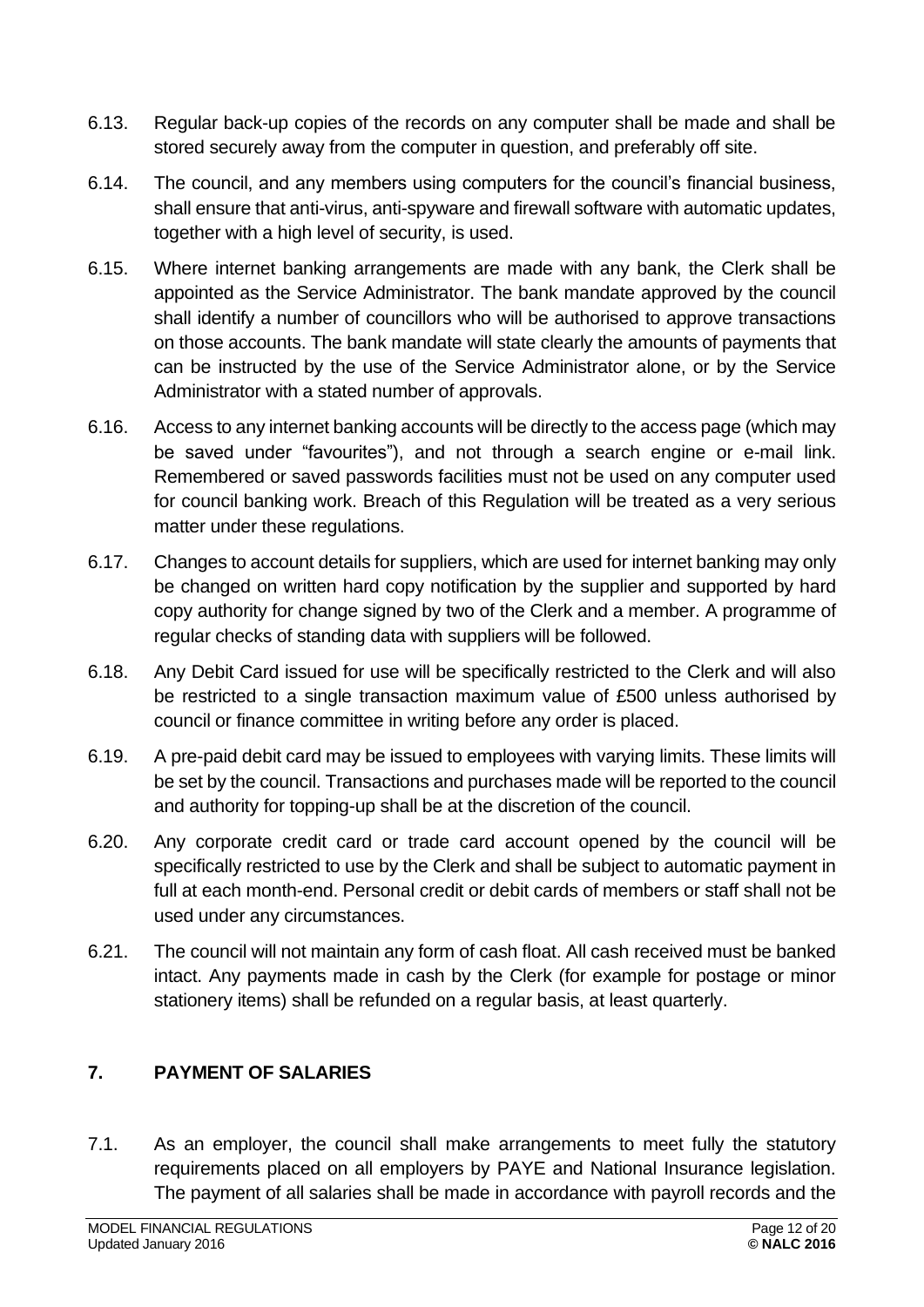rules of PAYE and National Insurance currently operating, and salary rates shall be as agreed by council, or duly delegated committee.

- 7.2. Payment of salaries and payment of deductions from salary such as may be required to be made for tax, national insurance and pension contributions, or similar statutory or discretionary deductions must be made in accordance with the payroll records and on the appropriate dates stipulated in employment contracts, provided that each payment is reported to the next available council meeting, as set out in these regulations above.
- 7.3. No changes shall be made to any employee's pay, emoluments, or terms and conditions of employment without the prior consent of the council.
- 7.4. Each and every payment to employees of net salary and to the appropriate creditor of the statutory and discretionary deductions shall be recorded in a separate confidential record (confidential cash book). This confidential record is not open to inspection or review (under the Freedom of Information Act 2000 or otherwise) other than:
	- a) by any councillor who can demonstrate a need to know;
	- b) by the internal auditor;
	- c) by the external auditor; or
	- d) by any person authorised under Audit Commission Act 1998, or any superseding legislation.
- 7.5. The total of such payments in each calendar month shall be reported with all other payments as made as may be required under these Financial Regulations, to ensure that only payments due for the period have actually been paid.
- 7.6. An effective system of personal performance management should be maintained for the senior officers.
- 7.7. Any termination payments shall be supported by a clear business case and reported to the council. Termination payments shall only be authorised by council.
- 7.8. Before employing interim staff the council must consider a full business case.

#### <span id="page-12-0"></span>**8. LOANS AND INVESTMENTS**

- 8.1. All borrowings shall be effected in the name of the council, after obtaining any necessary borrowing approval. Any application for borrowing approval shall be approved by Council as to terms and purpose. The application for borrowing approval, and subsequent arrangements for the loan shall only be approved by full council.
- 8.2. Any financial arrangement which does not require formal borrowing approval from the Secretary of State/Welsh Assembly Government (such as Hire Purchase or Leasing of tangible assets) shall be subject to approval by the full council. In each case a report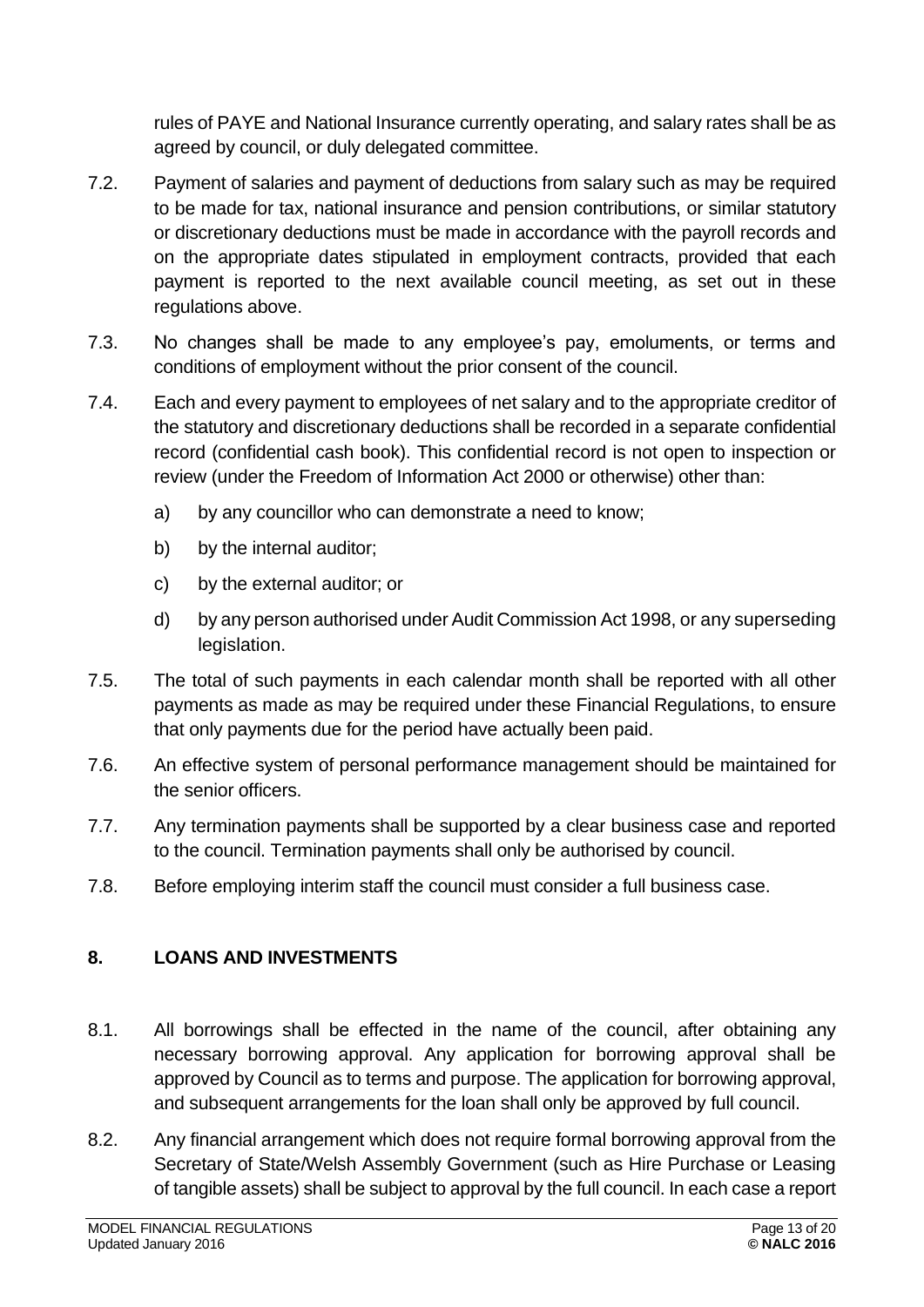in writing shall be provided to council in respect of value for money for the proposed transaction.

- 8.3. The council will arrange with the council's banks and investment providers for the sending of a copy of each statement of account to the Chairman of the council at the same time as one is issued to the Clerk or RFO.
- 8.4. All loans and investments shall be negotiated in the name of the council and shall be for a set period in accordance with council policy.
- 8.5. The council shall consider the need for an Investment Strategy and Policy which, if drawn up, shall be in accordance with relevant regulations, proper practices and guidance. Any Strategy and Policy shall be reviewed by the council at least annually.
- 8.6. All investments of money under the control of the council shall be in the name of the council.
- 8.7. All investment certificates and other documents relating thereto shall be retained in the custody of the RFO.
- 8.8. Payments in respect of short term or long term investments, including transfers between bank accounts held in the same bank, or branch, shall be made in accordance with Regulation 5 (Authorisation of payments) and Regulation 6 (Instructions for payments).

#### <span id="page-13-0"></span>**9. INCOME**

- 9.1. The collection of all sums due to the council shall be the responsibility of and under the supervision of the RFO.
- 9.2. Particulars of all charges to be made for work done, services rendered or goods supplied shall be agreed annually by the council, notified to the RFO and the RFO shall be responsible for the collection of all accounts due to the council.
- 9.3. The council will review all fees and charges at least annually, following a report of the Clerk.
- 9.4. Any sums found to be irrecoverable and any bad debts shall be reported to the council and shall be written off in the year.
- 9.5. All sums received on behalf of the council shall be banked intact as directed by the RFO. In all cases, all receipts shall be deposited with the council's bankers with such frequency as the RFO considers necessary.
- 9.6. The origin of each receipt shall be entered on the paying-in slip.
- 9.7. Personal cheques shall not be cashed out of money held on behalf of the council.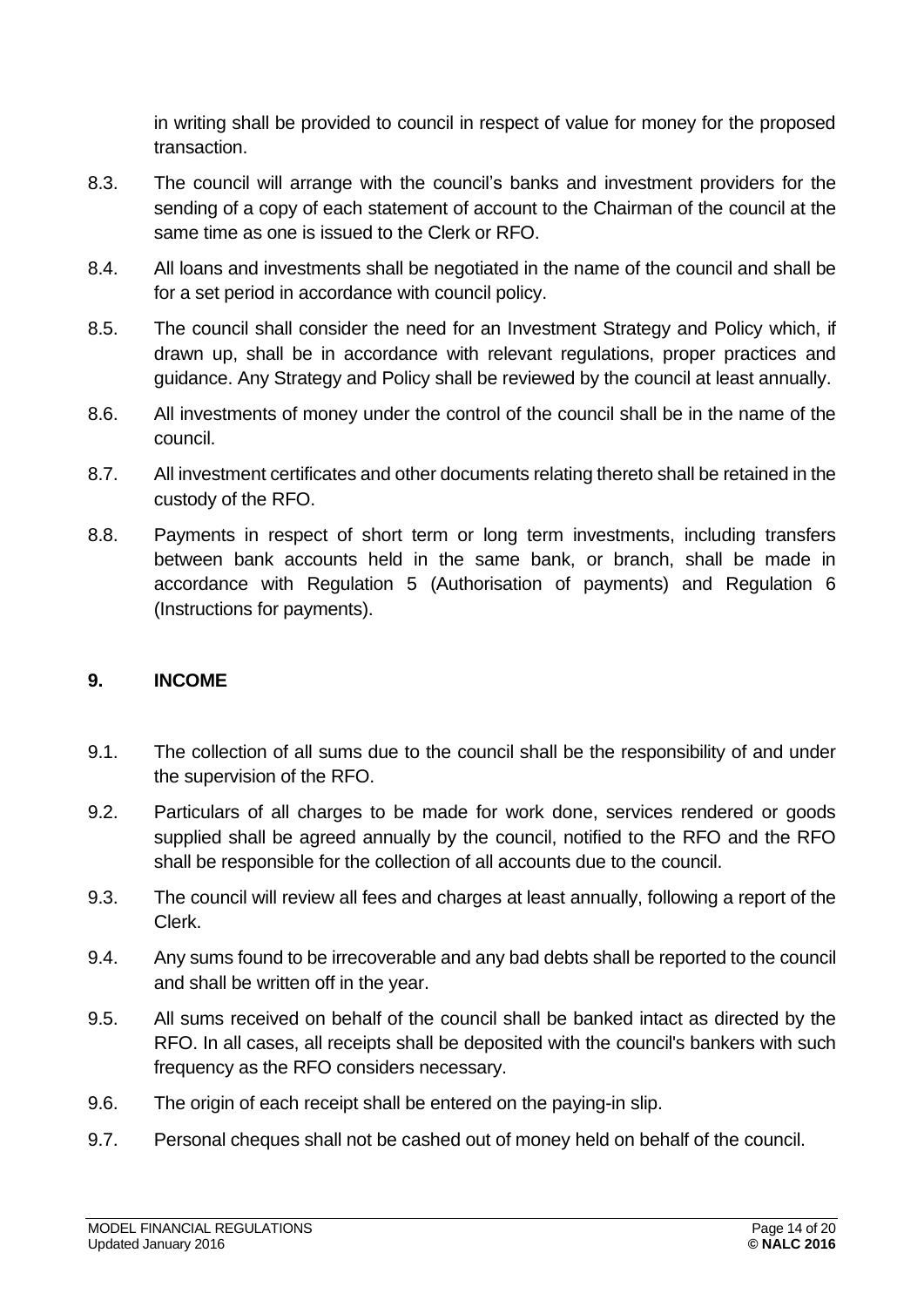- 9.8. The RFO shall promptly complete any VAT Return that is required. Any repayment claim due in accordance with VAT Act 1994 section 33 shall be made at least annually coinciding with the financial year end.
- 9.9. Where any significant sums of cash are regularly received by the council, the RFO shall take such steps as are agreed by the council to ensure that more than one person is present when the cash is counted in the first instance, that there is a reconciliation to some form of control such as ticket issues, and that appropriate care is taken in the security and safety of individuals banking such cash.
- 9.10. [Any income arising which is the property of a charitable trust shall be paid into a charitable bank account. Instructions for the payment of funds due from the charitable trust to the council (to meet expenditure already incurred by the authority) will be given by the Managing Trustees of the charity meeting separately from any council meeting (see also Regulation 16 below)].

#### <span id="page-14-0"></span>**10. ORDERS FOR WORK, GOODS AND SERVICES**

- 10.1. An official order or letter shall be issued for all work, goods and services unless a formal contract is to be prepared or an official order would be inappropriate. Copies of orders shall be retained.
- 10.2. Order books shall be controlled by the RFO.
- 10.3. All members and officers are responsible for obtaining value for money at all times. An officer issuing an official order shall ensure as far as reasonable and practicable that the best available terms are obtained in respect of each transaction, usually by obtaining three or more quotations or estimates from appropriate suppliers, subject to any *de minimis* provisions in Regulation 11.1 below.
- 10.4. A member may not issue an official order or make any contract on behalf of the council.
- 10.5. The RFO shall verify the lawful nature of any proposed purchase before the issue of any order, and in the case of new or infrequent purchases or payments, the RFO shall ensure that the statutory authority shall be reported to the meeting at which the order is approved so that the minutes can record the power being used.

## <span id="page-14-1"></span>**11. CONTRACTS**

- 11.1. Procedures as to contracts are laid down as follows:
	- a. Every contract shall comply with these financial regulations, and no exceptions shall be made otherwise than in an emergency provided that this regulation need not apply to contracts which relate to items (i) to (vi) below: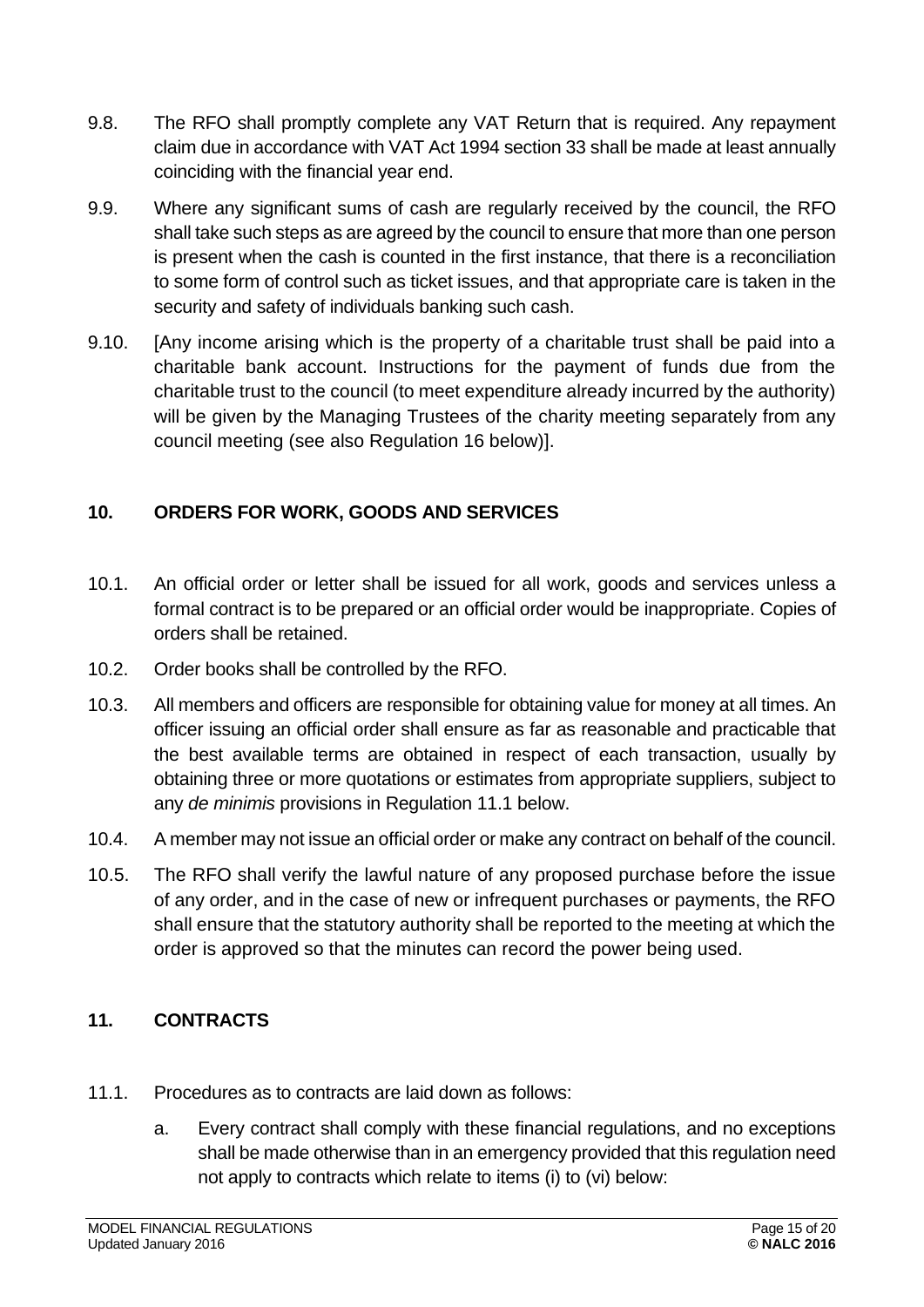- i. for the supply of gas, electricity, water, sewerage and telephone services;
- ii. for specialist services such as are provided by solicitors, accountants, surveyors and planning consultants;
- iii. for work to be executed or goods or materials to be supplied which consist of repairs to or parts for existing machinery or equipment or plant;
- iv. for work to be executed or goods or materials to be supplied which constitute an extension of an existing contract by the council;
- v. for additional audit work of the external auditor up to an estimated value of £500 (in excess of this sum the Clerk and RFO shall act after consultation with the Chairman and Vice Chairman of council); and
- vi. for goods or materials proposed to be purchased which are proprietary articles and / or are only sold at a fixed price.
- b. Where the council intends to procure or award a public supply contract, public service contract or public works contract as defined by The Public Contracts Regulations 2015 ("the Regulations") which is valued at £25,000 or more, the council shall comply with the relevant requirements of the Regulations<sup>2</sup>.
- c. The full requirements of The Regulations, as applicable, shall be followed in respect of the tendering and award of a public supply contract, public service contract or public works contractwhich exceed thresholds in The Regulations set by the Public Contracts Directive 2014/24/EU (which may change from time to  $time)^3$ .
- d. When applications are made to waive financial regulations relating to contracts to enable a price to be negotiated without competition the reason shall be embodied in a recommendation to the council.
- e. Such invitation to tender shall state the general nature of the intended contract and the Clerk shall obtain the necessary technical assistance to prepare a specification in appropriate cases. The invitation shall in addition state that tenders must be addressed to the Clerk in the ordinary course of post. Each tendering firm shall be supplied with a specifically marked envelope in which the tender is to be sealed and remain sealed until the prescribed date for opening tenders for that contract.
- f. All sealed tenders shall be opened at the same time on the prescribed date by the Clerk in the presence of at least one member of council.

<sup>&</sup>lt;sup>2</sup> The Regulations require councils to use the Contracts Finder website to advertise contract opportunities,

set out the procedures to be followed in awarding new contracts and to publicise the award of new contracts <sup>3</sup> Thresholds currently applicable are:

a. For public supply and public service contracts 209,000 Euros (£164,176)

b. For public works contracts 5,225,000 Euros (£4,104,394)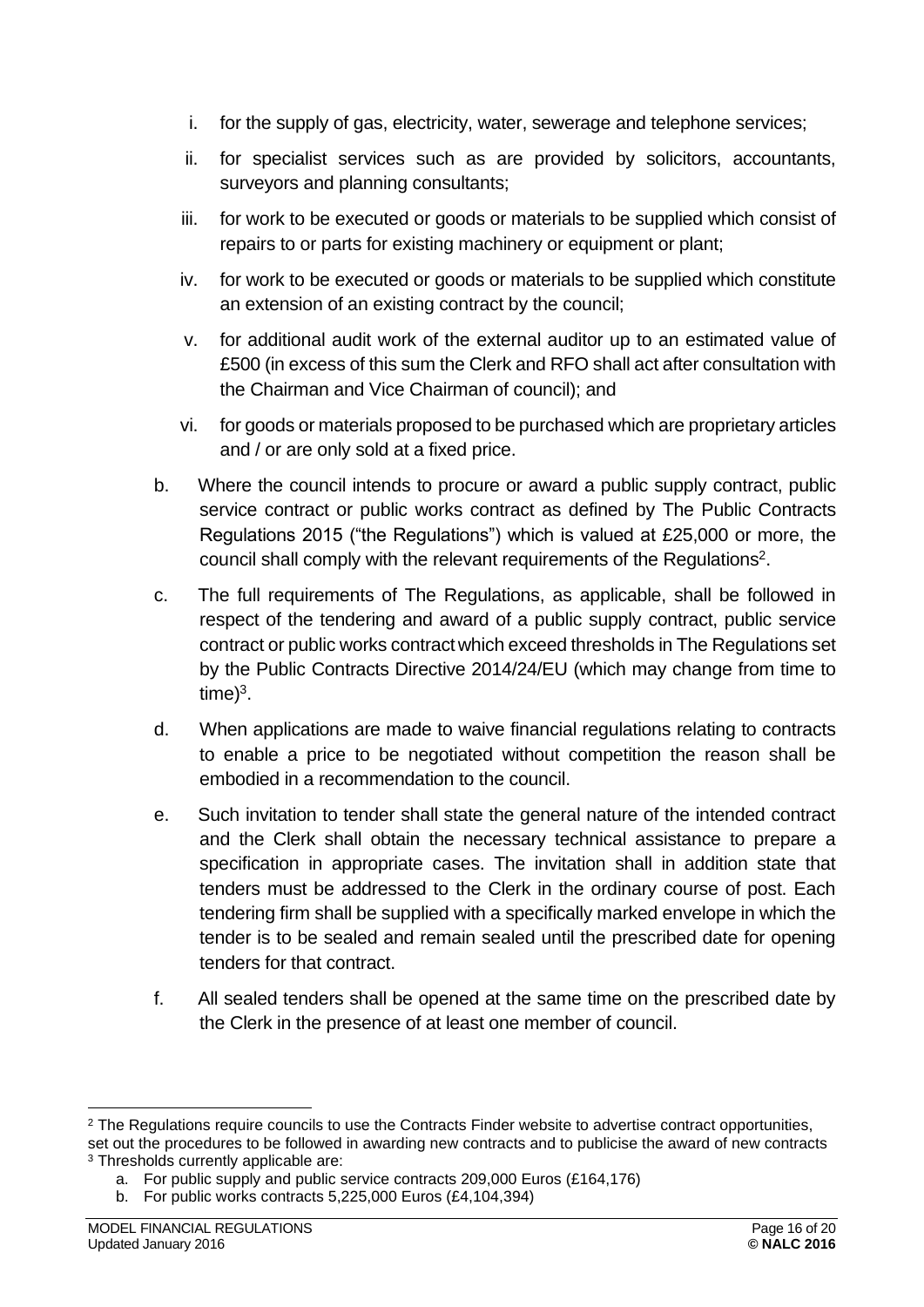- g. Any invitation to tender issued under this regulation shall be subject to Standing Orders 18, <sup>4</sup> and shall refer to the terms of the Bribery Act 2010.
- h. When it is to enter into a contract of less than £25,000 in value for the supply of goods or materials or for the execution of works or specialist services other than such goods, materials, works or specialist services as are excepted as set out in paragraph (a) the Clerk or RFO shall obtain 3 quotations (priced descriptions of the proposed supply); where the value is below £5,000 and above £1,000 the Clerk or RFO shall strive to obtain 3 estimates. Otherwise, Regulation 10.3 above shall apply.
	- i. The council shall not be obliged to accept the lowest or any tender, quote or estimate.
	- j. Should it occur that the council, or duly delegated committee, does not accept any tender, quote or estimate, the work is not allocated and the council requires further pricing, provided that the specification does not change, no person shall be permitted to submit a later tender, estimate or quote who was present when the original decision making process was being undertaken.

## <span id="page-16-0"></span>**12. ASSETS, PROPERTIES AND ESTATES**

- 12.1. The Clerk shall make appropriate arrangements for the custody of all title deeds and Land Registry Certificates of properties held by the council. The RFO shall ensure a record is maintained of all properties held by the council, recording the location, extent, plan, reference, purchase details, nature of the interest, tenancies granted, rents payable and purpose for which held in accordance with Accounts and Audit Regulations.
- 12.2. No tangible moveable property shall be purchased or otherwise acquired, sold, leased or otherwise disposed of, without the authority of the council, together with any other consents required by law, save where the estimated value of any one item of tangible movable property does not exceed £250.
- 12.3. No real property (interests in land) shall be sold, leased or otherwise disposed of without the authority of the council, together with any other consents required by law. In each case a report in writing shall be provided to council in respect of valuation and surveyed condition of the property (including matters such as planning permissions and covenants) together with a proper business case (including an adequate level of consultation with the electorate).

<sup>4</sup> Based on NALC's model standing order 18d in Local Councils Explained © 2013 National Association of Local Councils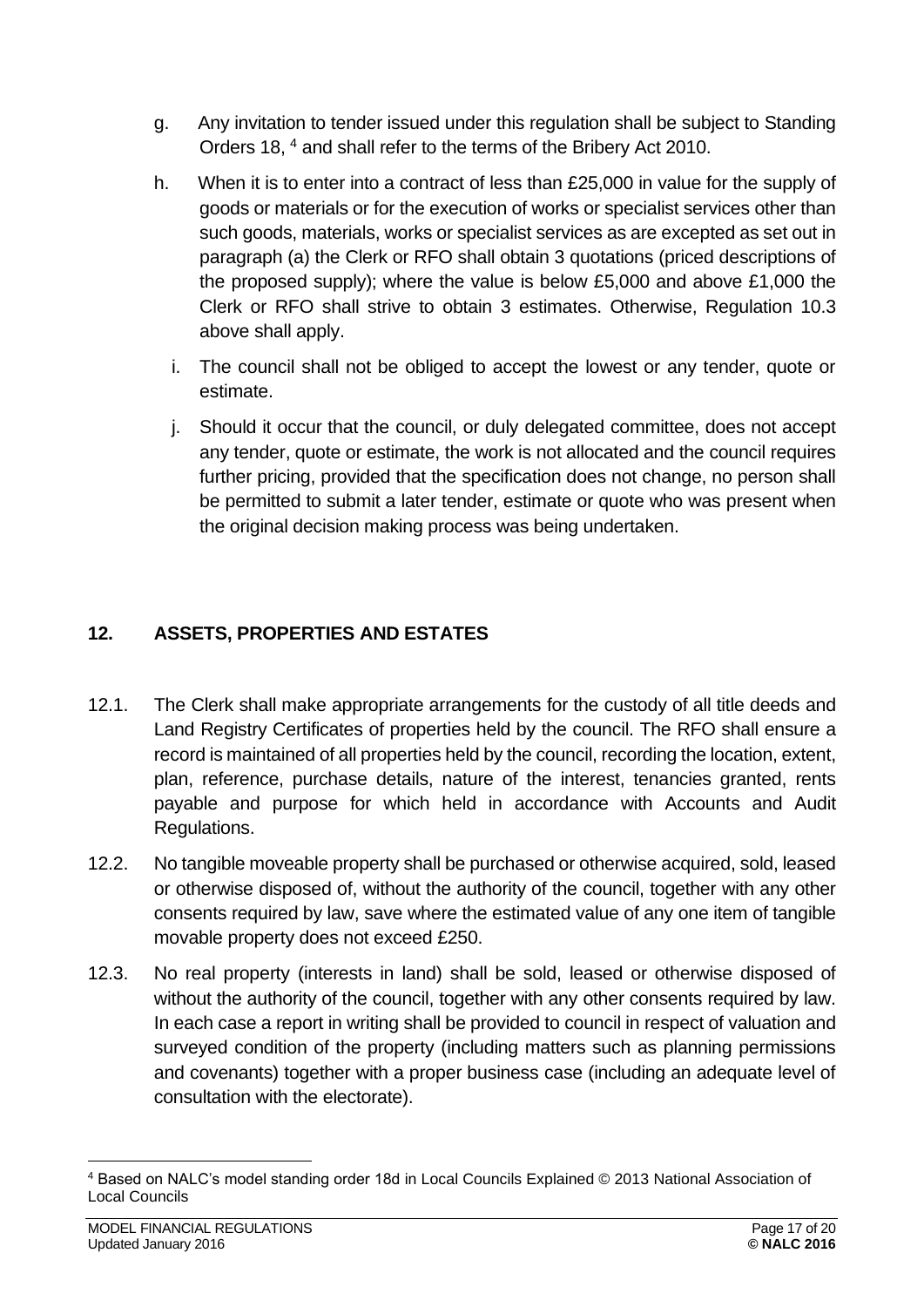- 12.4. No real property (interests in land) shall be purchased or acquired without the authority of the full council. In each case a report in writing shall be provided to council in respect of valuation and surveyed condition of the property (including matters such as planning permissions and covenants) together with a proper business case (including an adequate level of consultation with the electorate).
- 12.5. Subject only to the limit set in Regulation 14.2 above, no tangible moveable property shall be purchased or acquired without the authority of the full council. In each case a report in writing shall be provided to council with a full business case.
- 12.6. The RFO shall ensure that an appropriate and accurate Register of Assets and Investments is kept up to date. The continued existence of tangible assets shown in the Register shall be verified at least annually, possibly in conjunction with a health and safety inspection of assets.

#### <span id="page-17-0"></span>**13. INSURANCE**

- 13.1. Following the annual risk assessment (per Regulation 17), the RFO shall effect all insurances and negotiate all claims on the council's insurers.
- 13.2. The RFO shall keep a record of all insurances effected by the council and the property and risks covered thereby and annually review it.
- 13.3. The RFO shall be notified of any loss liability or damage or of any event likely to lead to a claim, and shall report these to council at the next available meeting.
- 13.4. All appropriate members and employees of the council shall be included in a suitable form of security or fidelity guarantee insurance which shall cover the maximum risk exposure as determined annually by the council, or duly delegated committee.

#### <span id="page-17-1"></span>**14. RISK MANAGEMENT**

- 14.1. The council is responsible for putting in place arrangements for the management of risk. The Clerk shall prepare, for approval by the council, risk management policy statements in respect of all activities of the council. Risk policy statements and consequential risk management arrangements shall be reviewed by the council at least annually.
- 14.2. When considering any new activity, the Clerk [with the RFO] shall prepare a draft risk assessment including risk management proposals for consideration and adoption by the council.

#### <span id="page-17-2"></span>**15. SUSPENSION AND REVISION OF FINANCIAL REGULATIONS**